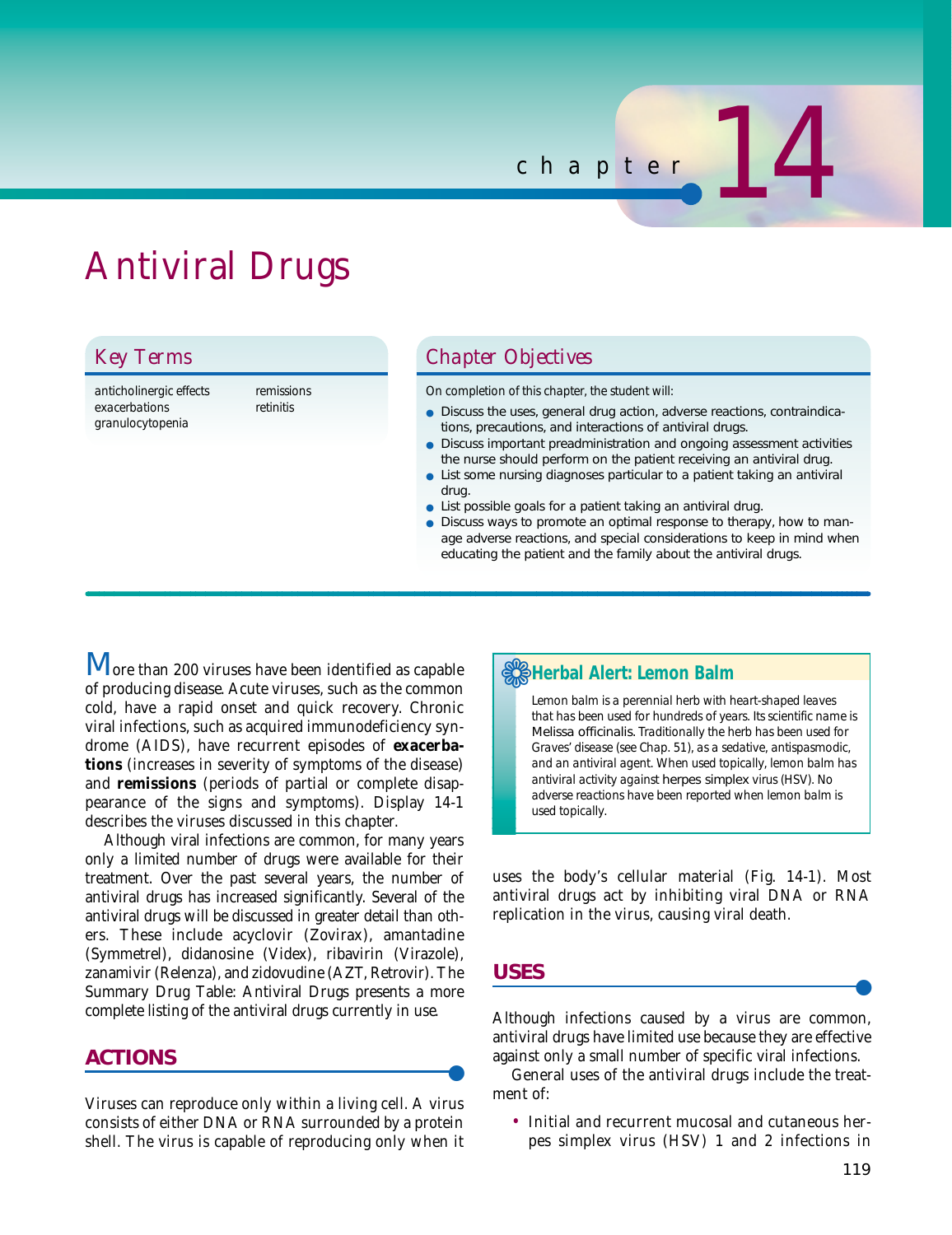### **DISPLAY 14-1** ● **Description of Viral Infections**

#### **CYTOMEGALOVIRUS (CMV)**

• CMV, a virus of the herpes family, is a common viral infection. Healthy individuals may become infected yet have no symptoms. However, immunocompromised patients (such as those with HIV or cancer) may have the infection. Symptoms include malaise, fever, pneumonia, and superinfection. Infants may acquire the virus from the mother while in the uterus, resulting in learning disabilities and mental retardation. CMV can infect the eye, causing retinitis. Symptoms of CMV retinitis are blurred vision and decreased visual acuity. Visual impairment is irreversible and can lead to blindness if untreated.

#### **HERPES SIMPLEX VIRUS (HSV)**

● HSV is divided into HSV-1, which causes oral, ocular, or facial infections, and HSV-2, which causes genital infection. However, either type can cause disease at either body site. HSV-1 causes painful vesicular lesions in the oral mucosa, face, or around the eyes. HSV-2 or genital herpes is usually transmitted by sexual contact and causes painful vesicular lesions on the mucous membranes of the genitalia. Vaginal lesions may appear as mucous patches with grayish ulcerations. The patient may appear irritable, lethargic, and jaundiced, and may have difficulty breathing or experience seizures. The lesions usually heal within 2 weeks. Immunosuppressed patients may develop a severe systemic disease.

#### **HERPES ZOSTER**

● Herpes zoster (shingles) is caused by the varicella (chickenpox) virus. It is highly contagious. The virus causes chickenpox in the child and is easily spread via the respiratory system. Recovery from childhood chickenpox results in the infection lying dormant in the nerve cells. The virus may become reactivated later in life as the older adult's immune system

weakens or the individual becomes ill with other disorders. The lesions of herpes zoster appear as pustules along a sensory nerve route. Pain often continues for several months after the lesions have healed.

#### **HUMAN IMMUNODEFICIENCY VIRUS (HIV)**

• HIV or AIDS is a type of viral infection transmitted through an infected person's bodily secretions, such as blood or semen. HIV destroys the immune system, causing the body to develop opportunistic infections such as Kaposi's sarcoma, Pneumocystis carinii pneumonia, or tuberculosis. Symptoms include chills and fever, night sweats, dry productive cough, dyspnea, lethargy, malaise, fatigue, weight loss, and diarrhea.

#### **INFLUENZA**

● Influenza, commonly called the "flu," is an acute respiratory illness caused by influenza viruses A and B. Symptoms include fever, cough, sore throat, runny or stuffy nose, headache, muscle aches, and extreme fatigue. Most people recover within 1 to 2 weeks. Influenza may cause severe complications such as pneumonia in children, the elderly, and other vulnerable groups. The viruses causing influenza continually change over time, which enables them to evade the immune system of the host. These rapid changes in the most commonly circulating types of influenza virus necessitate annual changes in the composition of the "flu" vaccine.

#### **RESPIRATORY SYNCYTIAL VIRUS (RSV)**

● RSV infection is highly contagious and infects mostly children, causing bronchiolitis and pneumonia. Infants younger than 6 months are the most severely affected. In adults, RSV causes colds and bronchitis, with fever, cough, and nasal congestion. When RSV affects immunocompromised patients, the consequences can be severe and sometimes fatal.

immunocompromised patients, encephalitis, and herpes zoster.

- Human immunodeficiency virus (HIV) (combined with other drugs)
- Cytomegalovirus (CMV) **retinitis** (inflammation of the retina of the eye)
- Genital herpes
- Influenza A respiratory tract illness
- Respiratory syncytial virus (RSV), a severe lower respiratory tract infection
- Viral herpes infections

Specific uses for the antiviral drugs are listed in the Summary Drug Table: Antiviral Drugs.

# **Unlabeled Uses**

Because there are a limited number of antiviral drugs and more than 200 viral diseases, the primary health care provider may decide to prescribe an antiviral drug for an unlabeled use even though documentation of its effectiveness is lacking. Approval by the Food and Drug Administration (FDA) is necessary for a drug to be prescribed. On occasion, the use of a drug for a specific disorder or condition may be under investigation or may be approved for use in another country. In this instance, the drug may be prescribed by the primary health care provider for the condition under investigation. The use of the drug for a specific disorder or condition that is not officially approved by the FDA is called an "unlabeled use." Examples of unlabeled uses of the antiviral drugs include treatment of CMV and HSV infections after transplant and varicella pneumonia; the treatment of CMV retinitis in immunocompromised patients; and the use of ribavirin for influenza A and B (aerosol form), acute and chronic hepatitis, herpes genitalis, and measles (oral form).

# **GENERAL ADVERSE REACTIONS**

Antiviral drugs are given systemically or as topical drugs. When used systemically these drugs may be administered orally or intravenously (IV). Rapid IV administration can result in crystalluria (presence of crystals in the urine). The most common adverse reactions when these drugs are administered systemically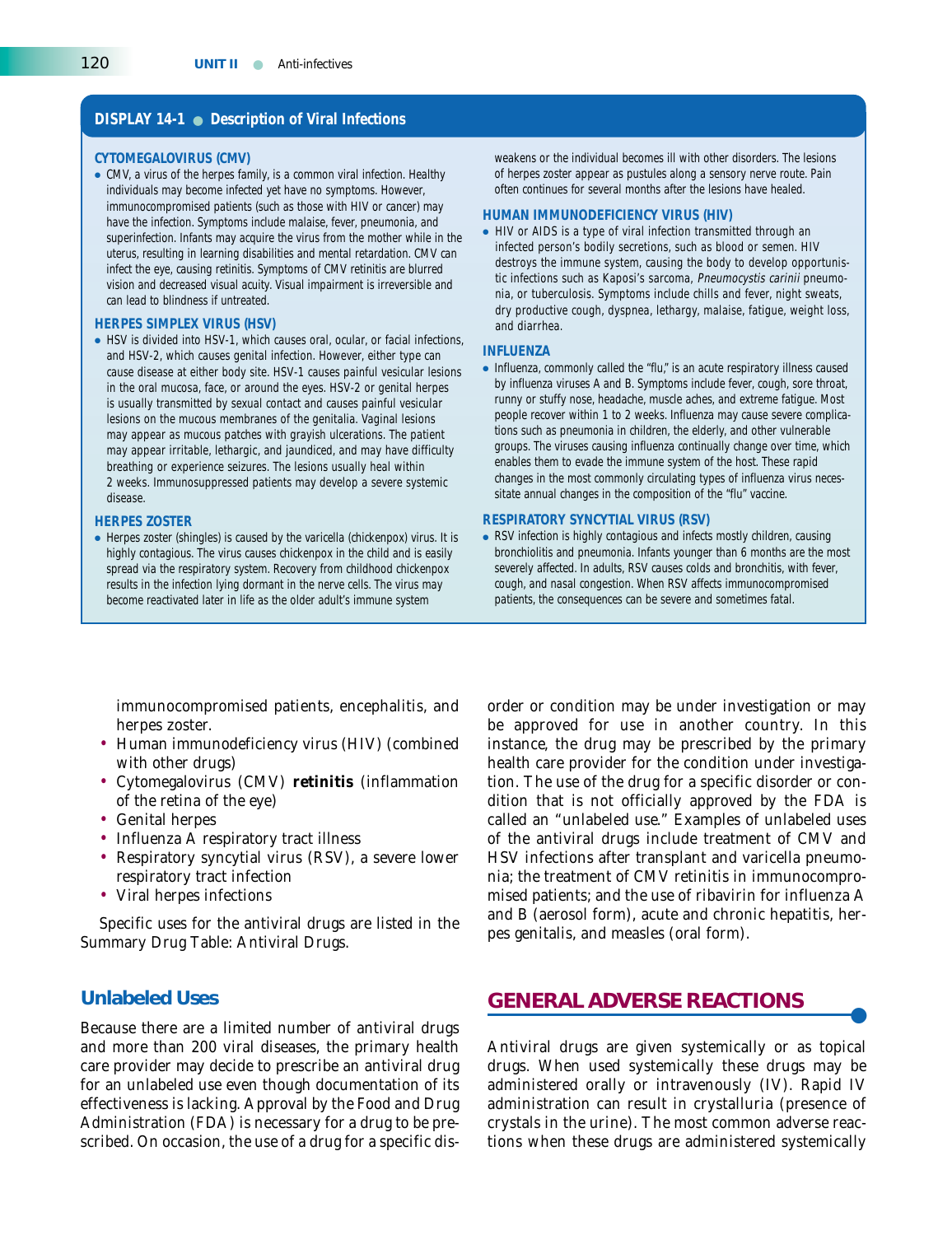# **SUMMARY DRUG TABLE ANTIVIRAL DRUGS**

| <b>GENERIC NAME</b>                | <b>TRADE NAME*</b>            | <b>USES</b>                                                                      | <b>ADVERSE REACTIONS</b>                                                                                                                                         | <b>DOSAGE RANGES</b>                                                                                                                                                                                                                                                                                   |
|------------------------------------|-------------------------------|----------------------------------------------------------------------------------|------------------------------------------------------------------------------------------------------------------------------------------------------------------|--------------------------------------------------------------------------------------------------------------------------------------------------------------------------------------------------------------------------------------------------------------------------------------------------------|
| abacavir sulfate<br>ab-ah-kav′-ear | Ziagen                        | <b>HIV</b> infection                                                             | Nausea, vomiting, diarrhea,<br>anorexia, liver dysfunction                                                                                                       | 300 mg BID                                                                                                                                                                                                                                                                                             |
| acyclovir<br>ay-sye'-kloe-ver      | Zovirax                       | Herpes simplex, herpes<br>zoster                                                 | Nausea, vomiting, diarrhea,<br>headache, dizziness, lethargy,<br>confusion, rashes, crystalluria,<br>phlebitis                                                   | Oral, 200 mg q4h while<br>awake for a total of<br>5 capsules/d;<br>IV, 5-10 mg/kg q8h; topical,<br>apply to lesions q3h                                                                                                                                                                                |
| amantadine<br>a-man'-ta-deen       | Symmetrel,<br>generic         | Prevention and<br>treatment of<br>influenza A;<br>Parkinson's disease            | Nausea, vomiting, diarrhea,<br>dizziness, hypotension, blurred<br>vision, psychosis, urinary<br>retention                                                        | 200 mg/d PO or 100 mg<br>PO BID; up to 400 mg/d                                                                                                                                                                                                                                                        |
| amprenavir<br>am-prenn'-ah-veer    | Agenerase                     | HIV infection, in<br>combination with<br>other antivirals                        | Asthenia, peripheral and<br>circumoral paresthesias, nausea,<br>vomiting, diarrhea, anorexia,<br>abdominal pain, rash,<br>hyperglycemia,<br>hypertriglyceridemia | 1200 mg PO BID                                                                                                                                                                                                                                                                                         |
| cidofovir<br>si-doh'-foh-vir       | <b>Vistide</b>                | <b>Retinitis in patients</b><br>with AIDS                                        | Headache, nausea, vomiting,<br>diarrhea, anorexia, dyspnea,<br>alopecia, rash, neutropenia,<br>nephrotoxicity                                                    | 5 mg/kg IV once a wk for<br>2 wk, then once every<br>2 wk for maintenance                                                                                                                                                                                                                              |
| delavirdine<br>dell-ah-vur'-den    | Rescriptor                    | Same as amprenavir                                                               | Headache, asthenia, malaise,<br>paresthesia, nausea, diarrhea,<br>rash                                                                                           | 400 mg PO TID                                                                                                                                                                                                                                                                                          |
| didanosine<br>dye-dan'-oh-sin      | <b>Videx</b>                  | <b>HIV</b> infection                                                             | Headache, rhinitis, cough, nausea,<br>rash, vomiting, anorexia,<br>hepatotoxicity, pancreatitis,<br>peripheral neuropathy                                        | For patients with creatinine<br>clearance (Ccr) $\geq$ 60 mL/min<br>and weighing $\geq 60$ kg,<br>400 mg/d or 200 mg BID;<br>weighing $< 60$ kg,<br>250 mg/d or 125 mg BID;<br>weighing $\geq 60$ kg, 250 mg<br>BID in buffered powder;<br>weighing $<$ 60 kg, 167 mg<br><b>BID in buffered powder</b> |
| docosanol<br>doe-koe-nah-zole      | Abreva                        | HSV types 1 and 2                                                                | Headache, skin irritation                                                                                                                                        | Apply to lesions<br>5 times/d                                                                                                                                                                                                                                                                          |
| efavirenz<br>ef-ah-vi'-renz        | <b>Sustiva</b>                | <b>HIV</b> infection                                                             | Erythema, pruritus, dizziness,<br>fatigue, nausea, vomiting                                                                                                      | 200-600 mg/d PO                                                                                                                                                                                                                                                                                        |
| famciclovir<br>fam-sye'-kloe-vir   | Famvir                        | Acute herpes zoster,<br>HSV type 2                                               | Fatigue, fever, nausea, vomiting,<br>diarrhea, sinusitis, constipation,<br>headache                                                                              | Herpes zoster: 500 mg PO<br>q8h for 7 d; HSV-2:<br>125 mg PO BID for 5 d                                                                                                                                                                                                                               |
| foscarnet<br>foss-kar'-net         | Foscavir                      | cytomegalovirus (CMV)<br>retinitis; acyclovir-<br>resistant HSV<br>types 1 and 2 | Headache, seizures, nausea,<br>vomiting, diarrhea, anemia,<br>abnormal renal function tests                                                                      | CMV retinitis: 60 mg/kg<br>IV g8h for $2-3$ wk;<br>maintenance dose,<br>90-120 mg/kg IV; HSV:<br>40 mg/kg IV q8-12h                                                                                                                                                                                    |
| ganciclovir<br>gan-sye'-kloe-vir   | Cytovene,<br><b>Vitrasert</b> | <b>CMV</b> retinitis                                                             | Hematologic changes, fever, rash,<br>anemia                                                                                                                      | 5 mg/kg IV q12h for<br>$14-21$ d, then QD                                                                                                                                                                                                                                                              |
| imiquimod<br>im-ee'-kwee-mod       | Aldara                        | External genitalia and<br>perianal warts                                         | Local skin irritation, itching,<br>excoriation/flaking                                                                                                           | Apply externally<br>3 times/wk                                                                                                                                                                                                                                                                         |
| indinavir<br>in-din'-ah-ver        | Crixivan                      | <b>HIV</b> infection                                                             | Headache, nausea, vomiting,<br>diarrhea, hyperbilirubinemia,<br>cough, dysuria, acne                                                                             | 800 mg PO q8h                                                                                                                                                                                                                                                                                          |
| lamivudine<br>la-ah-vew'-den       | 3TC, Epivir                   | <b>HIV</b> infection<br>(combined with<br>zidovudine)                            | Headache, asthenia, nausea,<br>diarrhea, agranulocytopenia,<br>nasal congestion, cough, fever,<br>rash, pancreatitis, hepatomegaly                               | 150 mg PO BID                                                                                                                                                                                                                                                                                          |

*(continued)*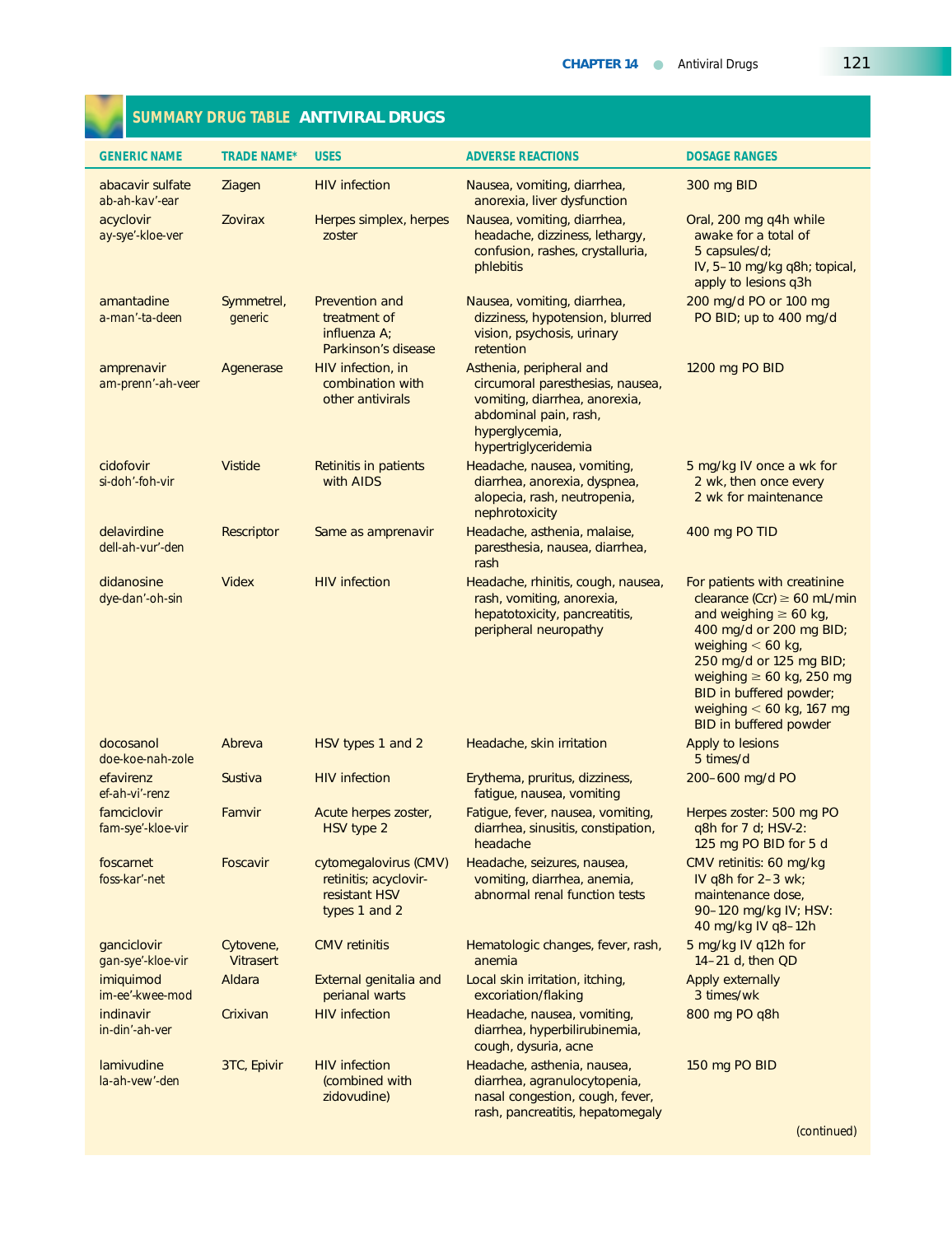# **SUMMARY DRUG TABLE ANTIVIRAL DRUGS (***Continued***)**

| <b>GENERIC NAME</b>                                              | <b>TRADE NAME*</b>     | <b>USES</b>                                                                     | <b>ADVERSE REACTIONS</b>                                                                                                                    | <b>DOSAGE RANGES</b>                                                                        |
|------------------------------------------------------------------|------------------------|---------------------------------------------------------------------------------|---------------------------------------------------------------------------------------------------------------------------------------------|---------------------------------------------------------------------------------------------|
| lopinavir/<br>ritonavir<br>low-pin'-ah-veer/<br>rih-ton'-ah-veer | Kaletra                | Same as amprenavir                                                              | Same as amprenavir                                                                                                                          | 400 mg lopinavir/100 mg<br>ritonavir PO BID; 533 mg<br>lopinavir/133 mg<br>ritonavir PO BID |
| nelfinavir<br>nell-fin'-a-veer                                   | Viracept               | Same as amprenavir                                                              | Diarrhea, nausea, GI pain, rash,<br>dermatitis                                                                                              | 750-1250 mg PO BID                                                                          |
| nevirapine<br>neh-vear'-ah-peen                                  | Viramune               | Same as amprenavir                                                              | Rash, fever, headache, nausea,<br>stomatitis, liver dysfunction,<br>paresthesia                                                             | 200 mg PO QD or BID                                                                         |
| oseltamivir<br>oh-sell-tam'-ih-veer                              | <b>Tamiflu</b>         | <b>Treatment of influenza</b><br>A and B                                        | Nausea, vomiting, diarrhea,<br>abdominal pain, dizziness,<br>headache, cough                                                                | 75-150 mg/d PO                                                                              |
| penciclovir<br>pen-sye'-kloe-ver                                 | Denavir                | HSV types 1 and 2                                                               | No significant adverse<br>reactions reported; headache,<br>taste perversion                                                                 | Apply q2h while awake<br>for 4d                                                             |
| ribavirin<br>rye-ba-vye'-rin                                     | <b>Virazole</b>        | Severe lower<br>respiratory tract<br>infections (infants<br>and young children) | Worsening of pulmonary status,<br>bacterial pneumonia,<br>hypotension                                                                       | Administered by aerosol<br>with special aerosol<br>generator                                |
| rimantadine HCL<br>ri-man'-ta-deen                               | <b>Flumadine</b>       | Influenza A virus                                                               | Light-headedness, dizziness,<br>insomnia, nausea, anorexia                                                                                  | 100 mg/d PO BID                                                                             |
| ritonavir<br>ri-ton'-ah-ver                                      | <b>Norvir</b>          | <b>HIV</b> infection                                                            | Peripheral and circumoral<br>paresthesias, nausea, vomiting,<br>diarrhea, anorexia, dysuria                                                 | 600 mg PO BID                                                                               |
| saquinavir,<br>saquinavir<br>mesylate<br>sa-kwen'-a-veer         | Fortovase,<br>Invirase | <b>HIV</b> infection in<br>combination with<br>other drugs                      | Headache, nausea, GI pain,<br>diarrhea, asthenia, elevated CPK                                                                              | Fortovase: Six 200-mg<br>capsules PO TID<br>invirase: Three 200-mq<br>capsules PO TID       |
| stavudine<br>stay-vew'-den                                       | Zerit                  | <b>HIV</b> infection                                                            | Headache, nausea, diarrhea, fever,<br>agranulocytopenia                                                                                     | 40 mg PO g12h                                                                               |
| valacyclovir<br>val-ah-sye'-kloe-ver                             | <b>Valtrex</b>         | HSV type 2; herpes<br>zoster                                                    | Nausea, dizziness, headache,<br>vomiting, anorexia, diarrhea                                                                                | HSV type 2: 500 mg PO<br>BID for 5 d; herpes<br>zoster: 1 g PO TID for<br>7d                |
| valganciclovir<br>val-gan-si'-klo-veer                           | Valcyte                | <b>CMV</b> retinitis                                                            | Headache, insomnia, diarrhea,<br>nausea, vomiting, neutropenia,<br>fever                                                                    | 900 mg PO BID                                                                               |
| vidarabine<br>vy-dare'-ah-been                                   | Ara-A, Vira-A          | Keratitis,<br>keratoconjunctivitis<br>caused by HSV<br>types 1 and 2            | Burning, itching, irritation, tearing,<br>sensitivity to light                                                                              | Ophthalmic ointment:<br>0.5 inch into lower<br>conjunctival sac<br>2-5 times daily          |
| zalcitabine<br>zal-cye'-tay-been                                 | <b>Hivid</b>           | <b>Combination therapy</b><br>with zidovudine in<br>advanced HIV                | Nausea, vomiting, oral ulcers,<br>peripheral neuropathy, headache,<br>diarrhea, congestive heart failure                                    | 0.75 mg with 200 mg<br>zidovudine q8h                                                       |
| zanamivir<br>zan-am'-ah-ver                                      | Relenza                | Influenza virus                                                                 | Nausea, headache, diarrhea,<br>anorexia, rhinitis, flulike<br>symptoms, rash, bronchospasm                                                  | 2 inhalations BID q12h                                                                      |
| zidovudine (AZT)<br>zid-o-vew'-den                               | Retrovir               | <b>HIV</b> infection                                                            | Asthenia, malaise, weakness,<br>headache, anorexia, diarrhea,<br>nausea, abdominal pain,<br>dizziness, insomnia, anemia,<br>agranulocytosis | 100 mg q4h PO;<br>$1-2$ mg/kg IV q4h                                                        |

\*The term *generic* indicates the drug is available in generic form.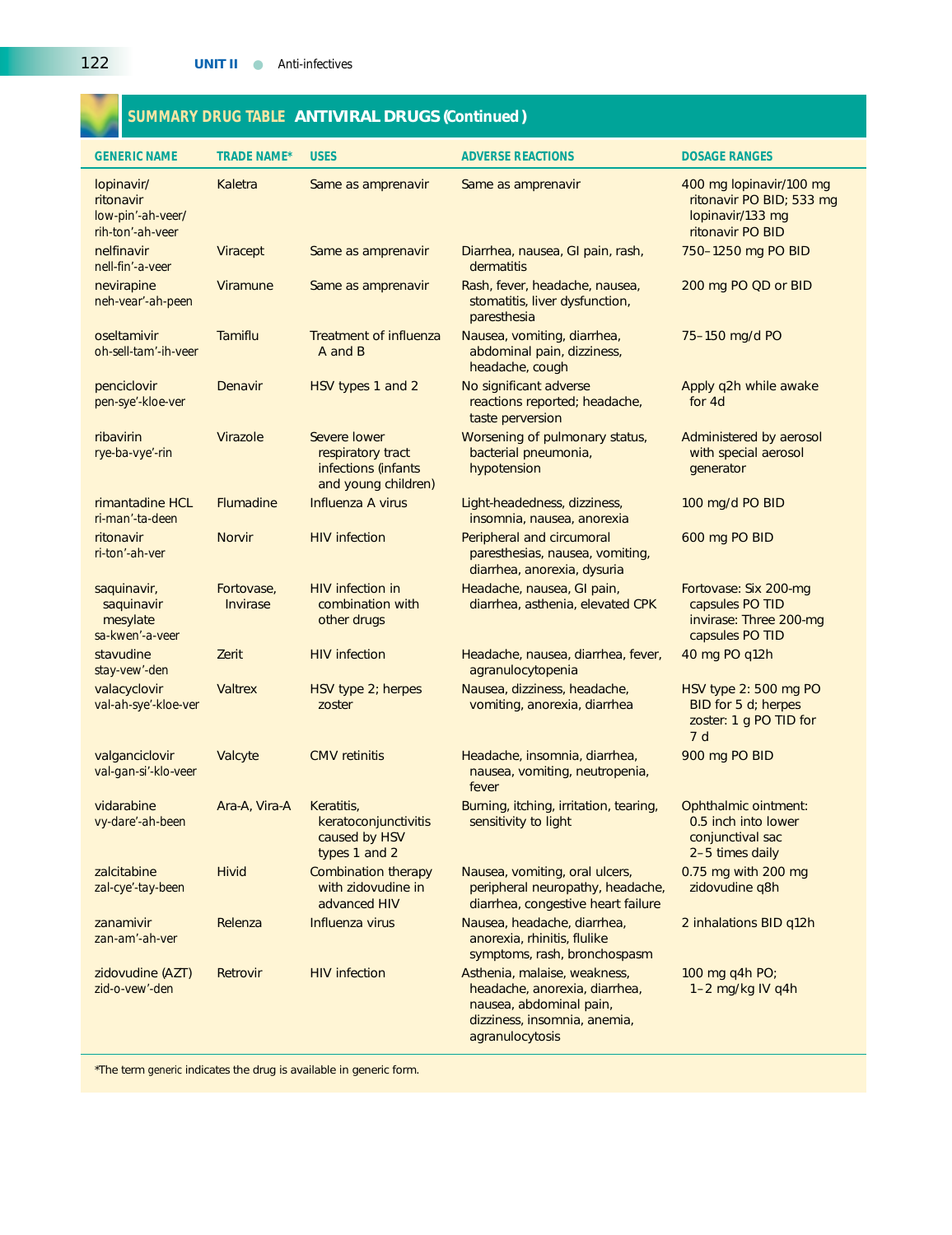



2. Genetic material from the virus attacks the cell and replicates, using material within the cell.



3. New viral cells are released from the cell to attack other cells.

**FIGURE 14-1.** Viral infection.

are gastrointestinal disturbances, such as nausea, vomiting, diarrhea, and anorexia. When administered topically, the antiviral drugs can cause transient burning, stinging, and pruritus at the application site. The Summary Drug Table: Antiviral Drugs lists adverse reactions associated with other antiviral drugs.

# **ADVERSE REACTIONS FOR SPECIFIC DRUGS**

### **Acyclovir**

Acyclovir is available for use orally, topically, and parenterally (for IV use). When given IV, acyclovir can cause phlebitis, lethargy, confusion, tremors, skin rashes, nausea, and crystalluria. Side effects when given orally include nausea, vomiting, diarrhea, headache, dizziness, and skin rashes. Topical administration causes transient burning, stinging, and pruritus.

## **Amantadine**

Adverse reactions of amantadine include gastrointestinal upset with nausea and vomiting, anorexia, asthenia (weakness, loss of strength), constipation, depression, visual disturbances, psychosis, urinary retention, and orthostatic hypotension.

# **Didanosine**

Adverse reactions reported with didanosine include headache, peripheral neuropathy, rhinitis, cough, diarrhea, nausea, vomiting, anorexia, hepatotoxicity, and pancreatitis.

# **Ribavirin**

Ribavirin is given by inhalation and can cause worsening of respiratory status, hypotension, and ocular irritation, including erythema (redness of skin), conjunctivitis, and blurred vision.

## **Zanamivir**

Common adverse effects include headache, nausea, diarrhea, anorexia, rhinitis, and flu-like symptoms. The most serious adverse reactions are related to respiratory effects and include severe bronchospasm that may lead to death.

#### **Zidovudine**

Adverse reactions associated with zidovudine include headache, weakness, malaise, nausea, abdominal pain, and diarrhea. Hematologic changes include anemia and **granulocytopenia** (low levels of granulocytes, a type of white blood cell, in the blood).

# **GENERAL CONTRAINDICATIONS, PRECAUTIONS, AND INTERACTIONS**

All antiviral drugs are contraindicated in patients with previous hypersensitivity to the individual antiviral drug. The antiviral drugs are also contraindicated in patients with congestive heart failure, seizures, renal disease, and during lactation. The antiviral drugs are given with caution in patients with renal impairment and require dosage adjustments. Antivirals are used with caution in children, during pregnancy (except ribavirin, a Pregnancy Category X drug), and during lactation.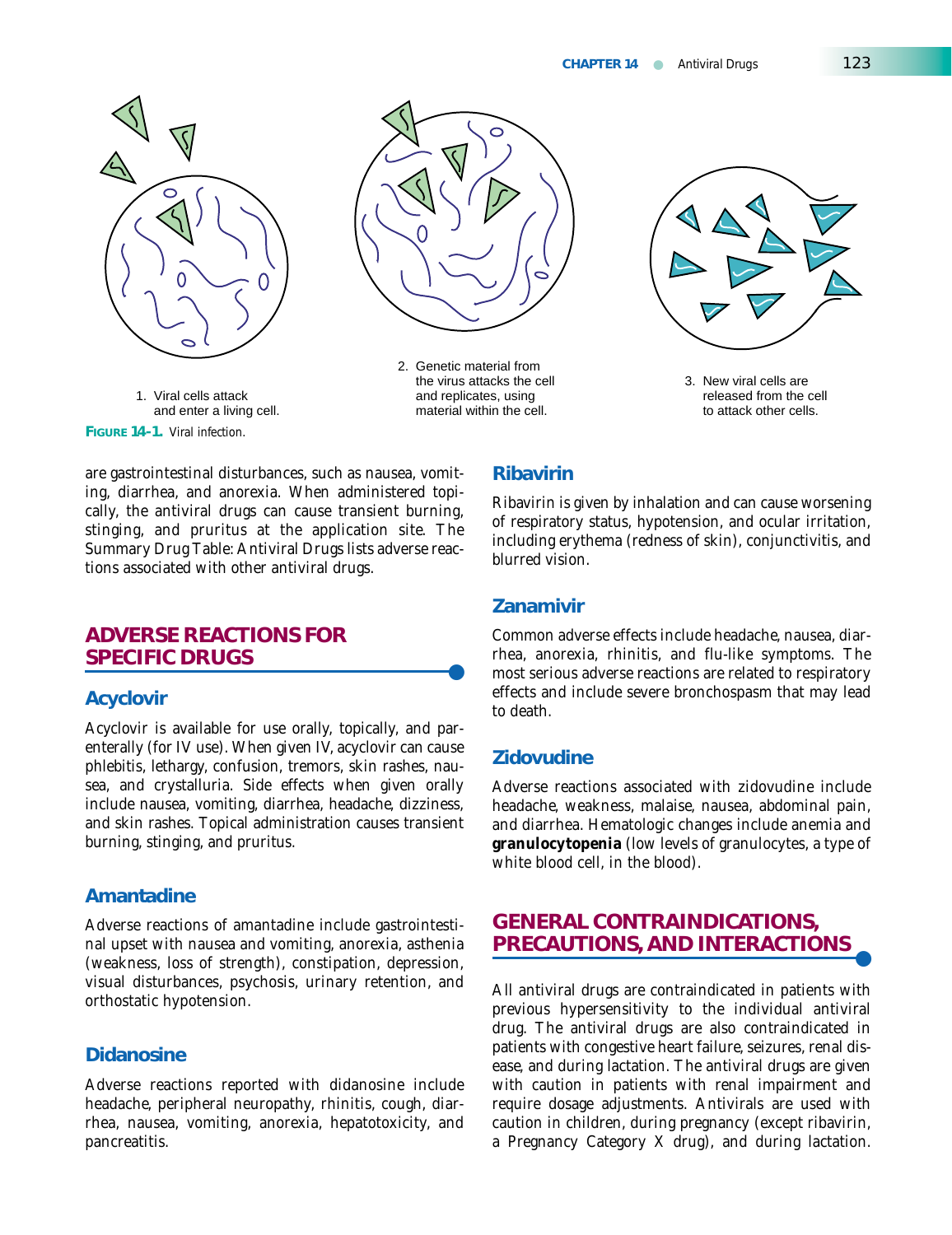Other contraindications and precautions are listed below, according to the specific drug. Numerous interactions are possible with the antiviral drugs. Only the most significant interactions are listed for selected drugs. The nurse should consult an appropriate source for a more extensive listing of interactions.

#### **Acyclovir**

This drug is used cautiously in patients with pre-existing neurologic, renal, hepatic, respiratory, or fluid and electrolyte abnormalities. The nurse gives the drug with caution to patients with a history of seizures. Acyclovir is a Pregnancy Category C drug and is used cautiously during pregnancy and lactation. Incidences of extreme drowsiness have occurred when acyclovir is given with zidovudine. There is an increased risk of nephrotoxicity when acyclovir is administered with other nephrotoxic drugs. When administered with amphotericin B, the risk of nephrotoxicity is increased. Administration with probenecid causes a decrease in the renal excretion of acyclovir, prolonging the effects of acyclovir and increasing the risk of drug toxicity.

#### **Amantadine**

Amantadine is used cautiously in patients with seizure disorders, psychiatric problems, renal impairment, and cardiac disease. Amantadine is a Pregnancy Category B drug and is used cautiously during pregnancy and lactation. Concurrent use of antihistamines, phenothiazines, tricyclic antidepressants, disopyramide, and quinidine may increase the **anticholinergic effects** (dry mouth, blurred vision, constipation) of amantadine.

#### **Didanosine**

This drug is used cautiously in patients with peripheral vascular disease, neuropathy, chronic pancreatitis, or impaired liver function. Didanosine is a Pregnancy Category B drug and is used cautiously during pregnancy and lactation. There may be a decrease in the effectiveness of dapsone in preventing *Pneumocystis carinii* pneumonia when didanosine is administered with dapsone. Use of didanosine with zalcitabine may cause additive neuropathy. Absorption of didanosine is decreased when it is administered with food.

## **Ribavirin**

Ribavirin may be teratogenic and embryotoxic (Pregnancy Category X) and is contraindicated during pregnancy, in patients with chronic obstructive pulmonary disease (COPD), and during lactation. Ribavirin is used cautiously at all times during administration of the drug. Ribavirin may antagonize the antiviral action of zidovudine and potentiate the hematologic toxic effects of zidovudine. When ribavirin is used concurrently with digitalis, the risk of digitalis toxicity increases.

#### **Zanamivir**

Zanamivir is used cautiously with pregnancy (Category C), lactation, asthma, COPD, or other underlying respiratory diseases. No significant drug interactions have been reported with the use of zanamivir.

#### **Zidovudine**

This drug is used cautiously in patients with bone marrow depression or severe hepatic or renal impairment. Zidovudine is a Pregnancy Category C drug and is used cautiously during pregnancy and lactation. There is an increased risk of bone marrow depression when zidovudine is administered with antineoplastic drugs, other drugs causing bone marrow depression, and in patients having or recently taking radiation therapy. An additive neurotoxicity may occur when zidovudine is administered with acyclovir. Clarithromycin decreases blood levels of zidovudine. The blood levels of zidovudine are increased when it is given with lamivudine.

### ● **The Patient Receiving an Antiviral Drug**

#### **ASSESSMENT**

#### *Preadministration Assessment*

Preadministration assessment of the patient receiving an antiviral drug depends on the patient's symptoms or diagnosis. These patients may have a serious infection that causes a decrease in their natural defenses against disease. Before administering the antiviral drug, the nurse determines the patient's general state of health and resistance to infection. The nurse then records the patient's symptoms and complaints. In addition, the nurse takes and records the patient's vital signs. Additional assessments may be necessary in certain types of viral infections or in patients who are acutely ill. For example, in patients with HSV 1 or 2 the nurse inspects the areas of the body affected with the lesions (eg, the mouth, face, eyes, or genitalia) before treatment for comparison during treatment.

#### *Ongoing Assessment*

The ongoing assessment depends on the reason for giving the antiviral drug. It is important to make a daily assessment for improvement of the signs and symptoms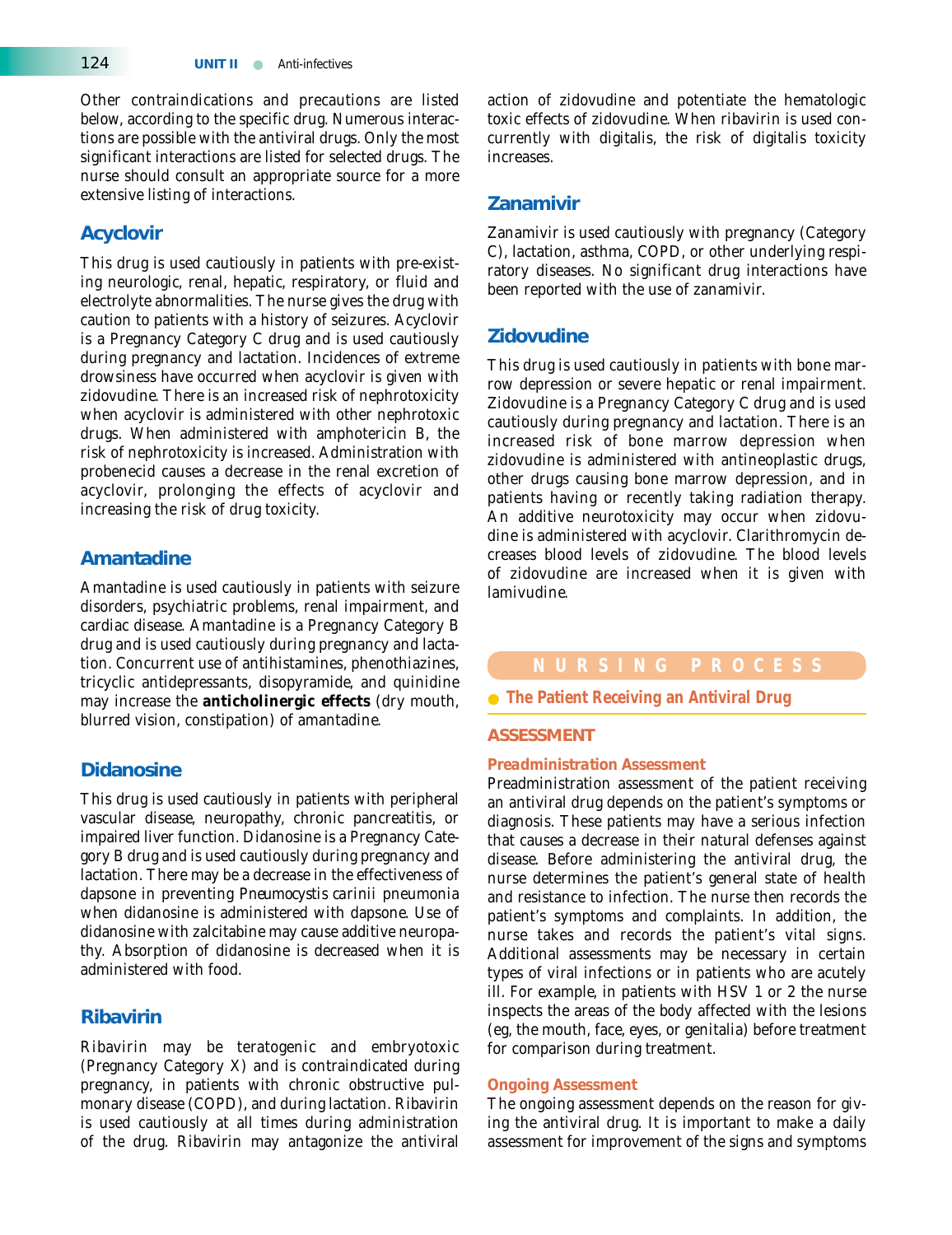- ✓ **Risk for Imbalanced Nutrition: Less than Body Requirements** related to adverse reaction of antiviral drugs
- ✓ **Risk for Impaired Skin Integrity** related to initial infection, adverse drug reactions, IV administration of the antiviral drug
- **✓ Risk for Injury** related to adverse reactions of the drug
- ✓ **Risk for Infection** related to inadequate defense mechanisms (immunosuppression)

identified in the initial assessment. The nurse monitors for and reports any adverse reactions from the antiviral drug. It also is important to inspect the IV site several times a day for redness, inflammation, or pain. The nurse should report any signs of phlebitis (inflammation of the vein).

#### **NURSING DIAGNOSES**

Drug-specific nursing diagnoses are highlighted in the Nursing Diagnoses Checklist. Other, more general nursing diagnoses applicable to the antiviral drugs are discussed in Chapter 4.

#### **PLANNING**

The expected outcomes for the patient depend on the reason for administration of the antiviral drug but may include an optimal response to therapy, management of adverse reactions, and an understanding of and compliance with the prescribed treatment regimen.

#### **IMPLEMENTATION**

#### *Promoting an Optimal Response to Therapy*

Because these drugs may be used in the treatment of certain types of severe and sometimes life-threatening viral infections, the patient may be concerned about the diagnosis and prognosis. The nurse should allow the patient time to talk and ask questions about methods of treatment, especially when the drug is given IV. It is important to explain the treatment methods to the patient and family members.

The antiviral drugs are not given intramuscularly or subcutaneously. It is important to prepare the antiviral drugs according to the manufacturer's directions. The administration rate is ordered by the primary health care provider. The nurse takes care to prevent trauma because even slight trauma can result in bruising if the platelet count is low. If injections are given, pressure is applied at the injection site to prevent bleeding. Occasionally, headache or a slight fever may occur in patients taking antiviral drugs. An analgesic may be prescribed to manage these effects.

ACYCLOVIR. Treatment with acyclovir is begun as soon as symptoms of herpes simplex appear. The drug may be given topically, orally, or intravenously. When the drug is given orally, the nurse may give the drug without regard to food. However, if GI upset occurs, acyclovir is administered with food. Patients with a history of congestive heart failure may not be able to tolerate an increase in fluids, so it is important to monitor them closely to prevent fluid overload. Neurologic symptoms such as seizures may occur with the administration of acyclovir. When the drug is administered topically, the nurse should use a finger cot or glove to prevent spread of infection.

AMANTADINE. The nurse administers this drug for the prevention or treatment of respiratory tract illness caused by influenza A virus. Some patients are prescribed this drug to manage extrapyramidal effects caused by drugs used to treat Parkinsonism (See Chaps. 29 and 32). The nurse should protect the capsules from moisture to prevent deterioration. When the drug is administered for symptoms of influenza, it is important to start therapy within 24 to 48 hours after symptoms begin.

DIDANOSINE. For patients with HIV infection who cannot tolerate zidovudine or who have exhibited decreased therapeutic effect with zidovudine, the nurse should administer this drug to the patient with an empty stomach (at least 1 hour before or 2 hours after meals). The tablets are not swallowed whole; the patient should chew them or crush and mix them thoroughly with at least 1 oz of water. The nurse mixes buffered powder with 4 oz of water (not juice), stirs until dissolved, and gives it to the patient to drink immediately. The nurse avoids generating dust when preparing the medication. When cleaning up powdered products, a wet mop or damp sponge is used. The surface is cleaned with soap and water.

RIBAVIRIN. The nurse gives ribavirin by inhalation using a small particle aerosol generator (SPAG-2 aerosol generator). It is important to discard and replace the solution every 24 hours. Treatment with ribavirin lasts for at least 3 days, but not more than 7, for 12 to 18 h/d. Women of childbearing age should not take this drug because evidence links it to birth defects.

ZANAMIVIR. This drug is available as a powder blister for inhalation. The usual dose is 2 inhalations (one 5-mg blister per inhalation) administered with a Diskhaler device. The drug should be started within 2 days' onset of flu symptoms. The drug is taken every 12 hours.

ZIDOVUDINE. The nurse assesses the patient for an increase in severity of symptoms of HIV and for symptoms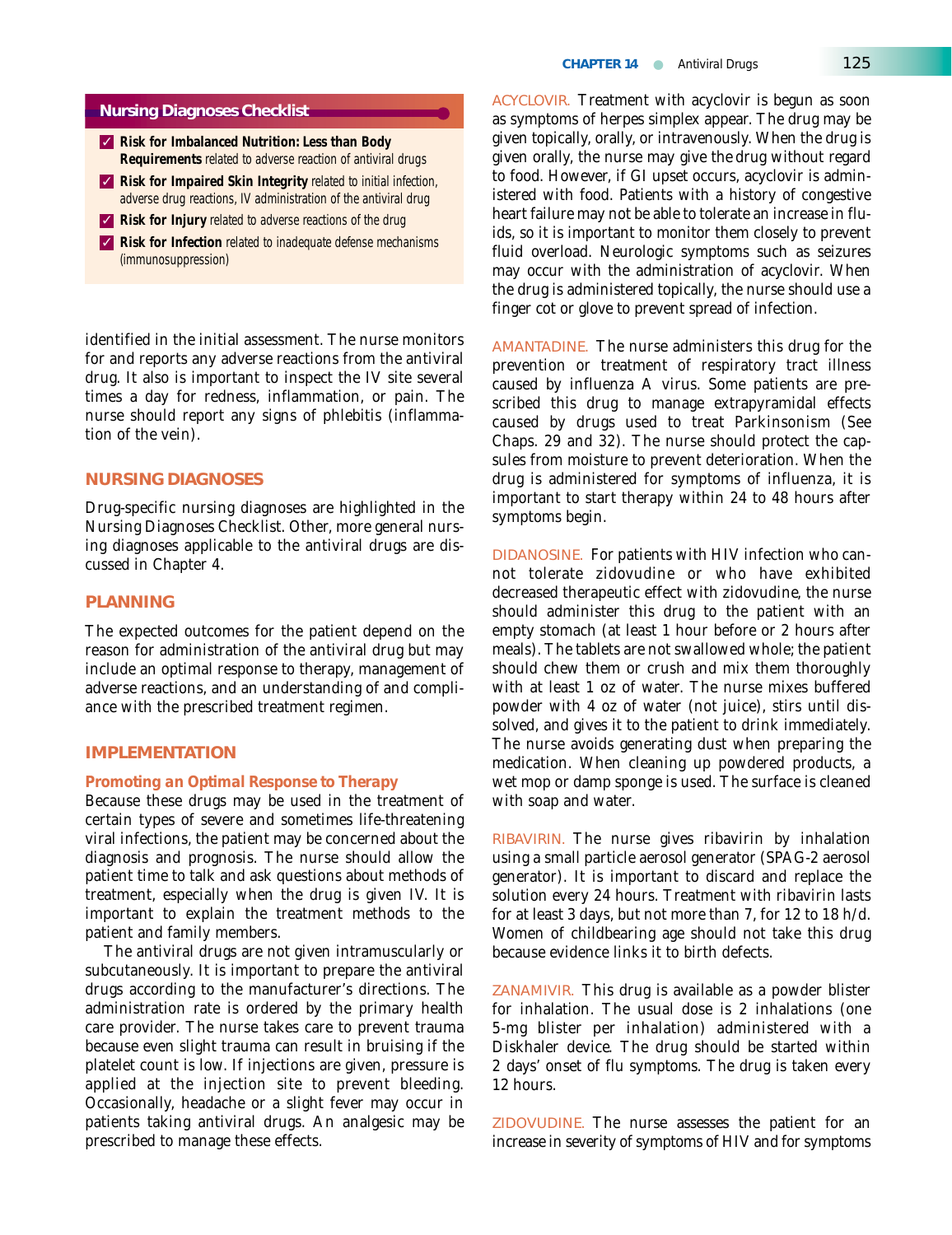of opportunistic infections. Capsules and syrup should be protected from light.

#### *Monitoring and Managing Adverse Reactions*

Serious adverse reactions can occur in patients taking antiviral drugs. The nurse must notify the primary health care provider of any adverse reactions to these drugs.

ACYCLOVIR. When given IV, acyclovir can cause crystalluria (presence of crystals in the urine) and mental confusion. The nurse helps the patient maintain adequate hydration to prevent crystalluria by encouraging the patient to drink 2000 to 3000 mL of fluid each day (if the disease condition permits). In addition, the nurse should give careful attention to assessing the mental status of the patient.

AMANTADINE. The nurse should monitor the patient for the occurrence of drowsiness, dizziness, light-headedness, or mood changes (irritability or mood change).

DIDANOSINE. Although rare, pancreatitis and peripheral neuropathy are possible adverse reactions seen with didanosine. The nurse must be alert for symptoms of pancreatitis (nausea, vomiting, abdominal pain, jaundice, elevated enzymes) and for signs of peripheral neuropathy (numbness, tingling, or pain in the feet or hands). It is important to immediately report these signs to the primary health care provider.

RIBAVIRIN. This drug can cause worsening of the respiratory status. Sudden deterioration of respiratory status can occur in infants receiving ribavirin. It is important to monitor respiratory function closely throughout therapy. The nurse should immediately report any worsening of respiratory function to the primary health care provider.

ZANAMIVIR. There is a risk for bronchospasm in patients with asthma or COPD. A fast-acting bronchodilator should be on hand in case bronchospasm occurs. Zanamivir use should be discontinued and the primary health care provider notified promptly if respiratory symptoms worsen.

ZIDOVUDINE. With zidovudine, bone marrow depression may occur, making the patient susceptible to infection and easy bruising. The patient is protected against individuals with upper respiratory infection. All caregivers are reminded to use good handwashing technique. The nurse takes care to prevent trauma because even slight trauma can result in bruising if the platelet count is low. If injections are given, pressure is applied at the injection site to prevent bleeding.

NUTRITIONAL IMBALANCE. The antiviral drugs may cause anorexia, nausea, or vomiting. These effects range from mild to severe. The patient may be able to tolerate small, frequent meals with soft, nonirritating foods if nausea is mild. Frequent sips of carbonated beverages or hot tea may be helpful for others. It is important to keep the atmosphere clean and free of odors. The nurse provides good oral care before and after meals. If nausea is severe or the patient is vomiting, the nurse notifies the primary health care provider.

IMPAIRED SKIN INTEGRITY. The nurse monitors the skin lesions carefully for worsening or improvement. Should the lesions not improve, the nurse informs the primary health care provider. Accurate observation and documentation is essential. If an antiviral drug is administered topically, the nurse uses gloves when applying to avoid spreading the infection. These drugs may also cause a rash as an adverse reaction. The nurse notes and reports any rash to the primary health care provider. When administering the drug by the IV route, the nurse must closely observe the injection site for signs of phlebitis, and depending on the patient's symptoms, the nurse monitors vital signs every 4 hours or as ordered by the primary health care provider.

RISK FOR INJURY. Some patients with a viral infection are acutely ill. Others may experience fatigue, lethargy, dizziness, or weakness as an adverse reaction to the antiviral agent. The nurse monitors these patients carefully. Call lights are placed in a convenient place for the patient and are answered promptly by the nurse. If fatigue, dizziness, or weakness is present, the patient may require assistance with ambulation or activities of daily living. The nurse plans activities so as to provide adequate rest periods.

RISK FOR INFECTION IN IMMUNOSUPPRESSED PATIENTS.

When patients are immunosuppressed, they are at increased risk for bacterial or other infection. The patient is protected against individuals with upper respiratory infection. All caregivers are reminded to use good handwashing technique.

### ❊**Nursing Alert**

*Patients receiving antiviral drugs for HIV infections may continue to develop opportunistic infections and other complications of HIV. The nurse monitors all patients closely for signs of infection such as fever (even low-grade fever), malaise, sore throat, or lethargy.*

#### *Educating the Patient and Family*

When an antiviral drug is given orally, the nurse explains the dosage regimen to the patient and family.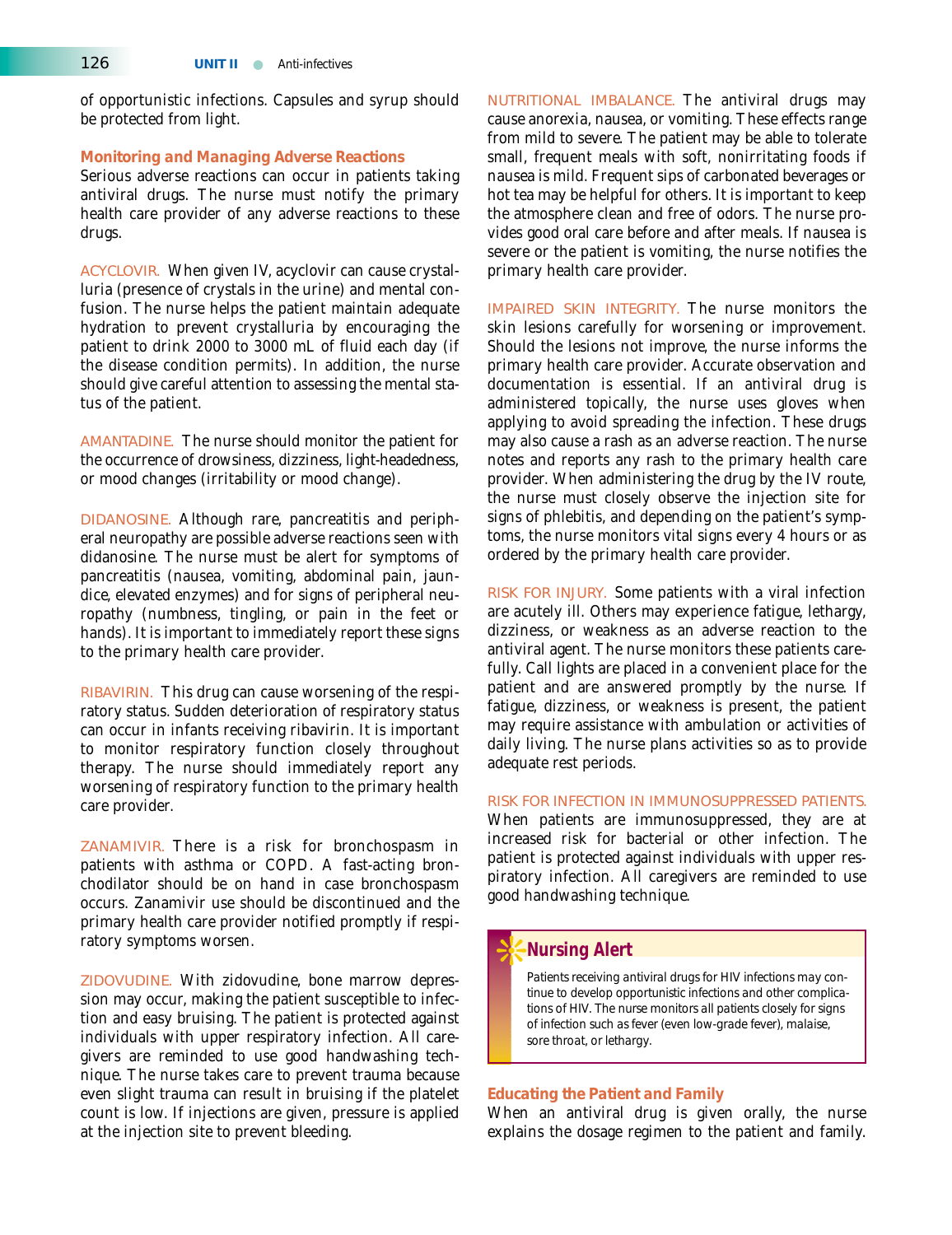The nurse instructs the patient to take the drug exactly as directed and for the full course of therapy. If a dose is missed, the patient should take it as soon as remembered but should not double the dose at the next dosage time. Any adverse reactions should be reported to the primary health care provider or the nurse. The patient must understand that these drugs do not cure viral infections but should decrease symptoms and increase feelings of well-being.

The nurse instructs patients to report any symptoms of infection such as an elevated temperature (even a slight elevation), sore throat, difficulty breathing, weakness, or lethargy. The patient must be aware of possible signs of pancreatitis (nausea, vomiting, abdominal pain, jaundice [yellow discoloration of the skin or eyes]) and peripheral neuritis (tingling, burning, numbness, or pain in the hands or feet). Any indication of pancreatitis or peripheral neuritis must be reported at once.

The nurse includes the following information in the teaching plan for specific antiviral drugs:

- Acyclovir: This drug is not a cure for herpes simplex, but it will shorten the course of the disease and promote healing of the lesions. The drug will not prevent the spread of the disease to others. Topical application should not exceed the frequency prescribed. Apply this drug with a finger cot or gloves and cover all lesions. Do not have sexual contact while lesions are present. Notify the primary health care provider if burning, stinging, itching, or rash worsens or becomes pronounced.
- Amantadine: Do not drive a car or do work for which mental alertness is necessary until the effect of the drug is apparent because vision and coordination can be affected. Rise slowly from a prone to a sitting position to decrease the possibility of lightheadedness caused by orthostatic hypotension. Report changes such as nervousness, tremors, slurred speech, or depression. Some patients are on an alternate dosage schedule. If this is the situation, it is important to mark the calendar to designate the days the drug is to be taken.
- Didanosine: Take this drug on an empty stomach because food decreases absorption. Follow the instructions for administration carefully. Crush the drug and mix it with water. Discontinue use of the drug and notify the primary health care provider if any numbness or tingling of the extremities is experienced. Report any signs of abdominal pain, nausea, or vomiting. Didanosine is not a cure for AIDS and does not prevent the spread of the disease, but it may decrease the symptoms of AIDS.
- Ribavirin: The patient is told that this drug is given with a small-particle aerosol generator. Any worsening of respiratory function, dizziness, confusion, or

shortness of breath should be reported. If a child is taking this drug it is important for any female caregivers to know that the drug is a Pregnancy Category X drug and women of childbearing age should take care not to inhale the drug. It may be necessary for the mother or other females of childbearing age who have direct contact with the child to observe respiratory precautions while the child is taking the drug.

- Zanamivir: This drug is taken every 12 hours for 5 days using a Diskhaler delivery system. If a bronchodilator is also prescribed, the bronchodilator is used before the zanamivir if both are prescribed at the same time. The drug may cause dizziness. The patient should use caution if driving an automobile or operating dangerous machinery. Treatment with this drug does not decrease the risk of transmission of the "flu" to others.
- Zidovudine: This drug may cause dizziness. Avoid activities requiring alertness until the drug response is known. This drug does not cure AIDS and does not prevent transmission to others. Notify the primary health care provider if fever, sore throat, or signs of infection occur. The primary health care provider may prescribe frequent blood tests to monitor for a decrease in the immune response indicating the need to decrease the dosage or to discontinue use of the drug for a period of time.

#### **EVALUATION**

- The therapeutic effect is achieved and symptoms of disease process subside or diminish.
- Adverse reactions are identified, reported to the primary health care provider, and managed successfully through nursing interventions.
- The patient and family demonstrate an understanding of the drug regimen.
- The patient verbalizes the importance of complying with the prescribed treatment regimen.

#### ● *Critical Thinking Exercises*

- **1.** *A young mother is concerned because her 2-month-old daughter has received a diagnosis of RSV. The infant is receiving inhalation treatments with ribavirin. The mother questions this treatment. Describe how the nurse could explain treatment with ribavirin to the mother. Discuss what possible effects the drug could have on the infant and on the mother.*
- **2.** *Ms. Jenkins, age 77 years, has herpes zoster. The primary health care provider prescribes acyclovir 200 mg every 4 hours while awake. Discuss what information you would give Ms. Jenkins concerning herpes zoster, the drug regimen, and the possible adverse reactions.*